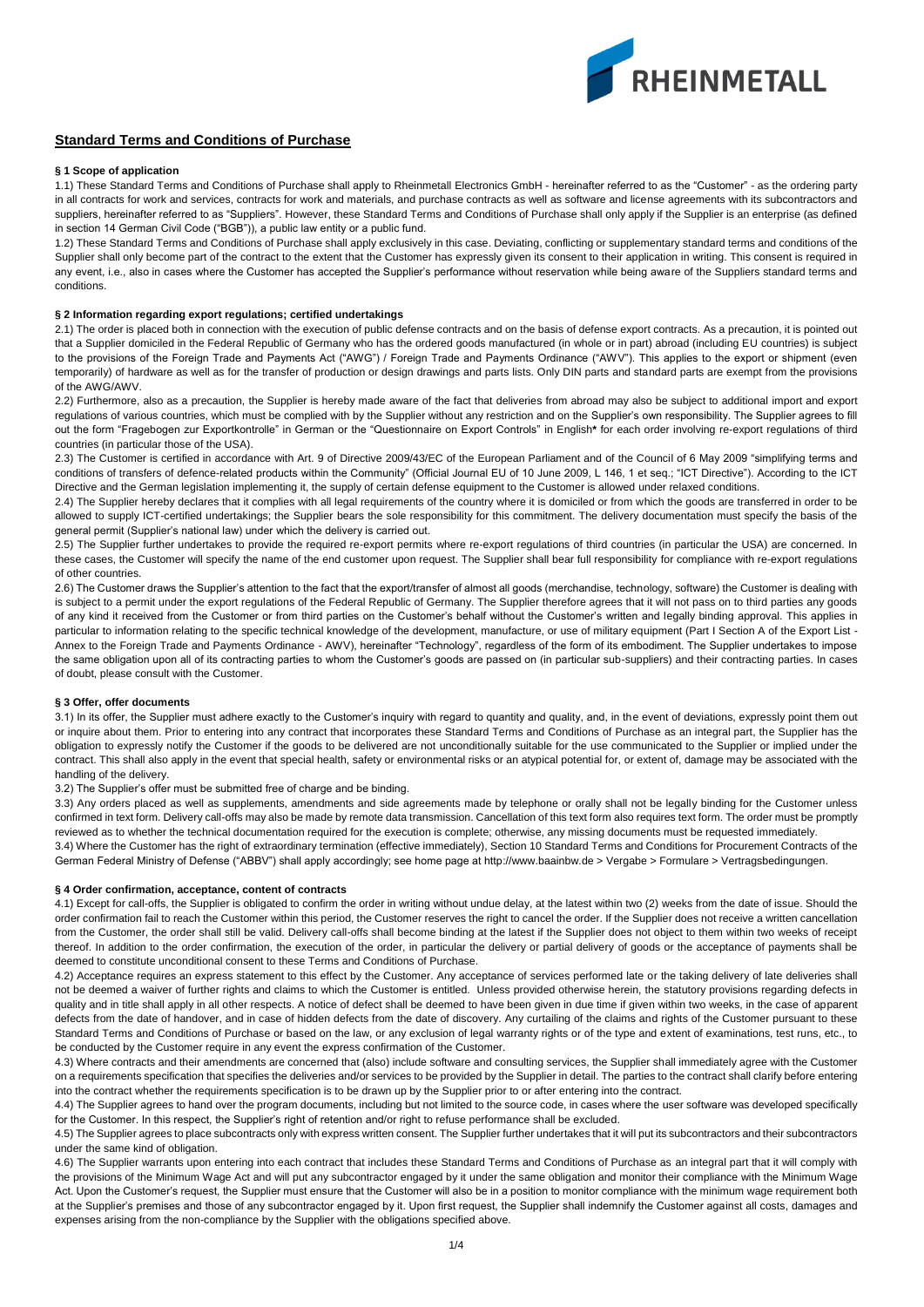

4.7) The Customer shall be entitled to change after the conclusion of the contract the specifications for the deliveries/services to be provided and/or to partially cancel the contract entered into against reimbursement of the Supplier's proven reasonable expenses triggered thereby.

#### **§ 5 Prices and terms of payment**

5.1) Unless agreed otherwise, the prices stated in the order are fixed prices. They also include the costs of copyable operating, maintenance and storage instructions as well as spare parts lists and other written, visual and electronic documents relating to the contractual goods to be delivered, which are required for the use, preservation, maintenance and cataloguing of the contractual goods.

5.2) The Supplier undertakes that the conditions offered to the Customer will not be less favorable than those offered to other defense contractors.

5.3) The Supplier shall submit its invoices to the Customer separately in triplicate for each order after having performed the contractual delivery and/or service, stating the order number, order date, call-off number, date and copy of the delivery slip and all other information required under Section 14(1) No. 1-10 German Value Added Tax Act. If this information is missing or if it is incorrect or incomplete, the Supplier's claim for payment against the Customer shall not become due, so that default in payment will not occur.

Payments made by the Customer shall not imply acknowledgment of the contractual conformity of the performance or correctness of the charge. Warranty claims to which the Customer is entitled shall not be affected thereby. Payment shall be made by bank transfer to the financial institution commissioned.

5.5) For the purpose of rationalization, payment runs will encompass a 14-day payment cycle. This will include the settlement of liabilities that fall due within 3 days after the respective payment run. The Customer shall be entitled to avail itself to agreed cash discount conditions if payment under these modified modalities falls on the payment date following the due date for cash discount.

5.6) Unless deviating provisions regarding payment terms are specified in the orders, payments shall be made by the Customer as follows:

Upon receipt of the goods and invoicing: within 60 days without deduction.

#### **§ 6 Delivery, delivery periods, packaging**

6.1) Unless agreed otherwise, the delivery shall be made for the account and at the risk of the Supplier with all ancillary costs paid by it, including but not limited to customs duties, transport insurance costs, and including packaging.

6.2) To the extent possible, the contractual goods to be delivered shall be packed on EURO/DIN pallets for shipment. The delivery of goods shall always be accompanied by delivery slips or packaging slips indicating the order number, designation/description, number of items, dimensions (where applicable, in liters, kilograms, meters, etc.), and the type of packaging; in addition, shipping notices containing the same level of detailed information shall be forwarded by separate mail to the Customer, in duplicate, at the latest on the date of shipment. Otherwise, the Customer shall be entitled to refuse acceptance of the goods without having to assume the costs incurred thereby. The Supplier shall clearly state the Customer's order number on the outer packaging of the parts to be delivered, if possible, in two places on the packaging. The Supplier shall be liable for any loss or damage and for all costs, e.g., storage errors, that occur if this rule is not observed.

6.3) Fixed delivery periods or specific delivery days as well as the respective place of delivery must be strictly observed under all circumstances. The agreed delivery date in accordance with the Incoterms clause that has been agreed upon shall form the basis for compliance with the delivery date. Unless "ex works" has been agreed, the Supplier shall make the goods available in due time, taking into account the usual time for loading and dispatch.

6.4) If the Supplier is not able to deliver on time, it must inform the Customer accordingly at the earliest possible time (immediately). The timeliness of the delivery shall be determined by the receipt of the goods at their destination. Any new delivery date then communicated by the Supplier to the Customer shall be - even if not expressly referred to as such - a fixed delivery date within the meaning of Section 376 German Commercial Code ("HGB").

6.5) Only the occurrence of force-majeure events would release the Supplier from complying with the agreed delivery period. The Supplier shall notify the Customer of any obstacles immediately upon their occurrence or foreseeability, and, at the same time, state the (expected) duration of the delay so that timely alternative measures can be taken, if necessary. The stated obstacles must be proven to the Customer upon request without undue delay.

6.6) Unless agreed otherwise, packaging shall not be reimbursed. If the costs for packaging are not included in the price, the packaging will be returned if so requested, at the charge of the Supplier. Packaging, if returned, must be credited at the full value charged.

6.7) The packaging must be suitable for the protection of the goods to be carried as well as for any stress during carriage. Another function of packaging is to facilitate handling. The packaging must take into account the latest findings in environmental protection, i.e., only reusable, recyclable materials may be used for transport packaging. In addition, the packaging must serve as a visual barrier to unauthorized third parties.

6.8) The packaging must be selected in a manner to accommodate the stress during carriage and must be suitable for the type of transport in each case (truck, air cargo, or carriage by sea).

6.9) Independent of any incoming inspection incumbent on the Customer, the Supplier shall be obligated to verify compliance with the quantity, type, and packaging owed by the Supplier of the goods to be delivered and their freedom from easily detectable defects in quality and title prior to delivery. The Supplier shall notify the Customer without undue delay of any deficiencies identified in this context.

## **§ 7 Reservation of title and ownership of ordered goods**

7.1) The Customer accepts only a simple reservation of title on the part of the Supplier.

7.2) If the item provided by the Customer is inseparably mixed or combined with other items not belonging to the Customer, the Customer shall acquire co-ownership pursuant to Section 948(1) BGB in conjunction with Section 947 BGB of the new item in proportion of the value of the reserved goods to the other mixed objects at the time of mixing/combination. If the mixing/combination is effected such that the Supplier's item is to be considered the main item, it is understood that the Supplier shall transfer a proportionate share of co-ownership to the Customer; the Supplier shall keep the solely owned or co-owned item in safe custody for the Customer.

7.3) Supplies provided by the Customer as well as materials or assemblies provided for processing as well as all other materials delivered to the Supplier for the preparation and execution of the order as well as the Customer's know-how embodied herein shall remain the sole property of the Customer and may neither be disclosed to third parties nor used for purposes other than the contractual purposes without the Customer's written consent. They must be kept strictly confidential and must be returned immediately upon the Customer's request. In this respect, the Supplier's right of retention and/or right to refuse performance shall be excluded. Any supplies provided by the Customer must be properly maintained, kept in safe custody, and insured against loss or damage by the Supplier at its expense. All repairs and modifications are subject to a written consent.

### **§ 8 Warranty**

8.1) It is always the Customer who has the right to choose the type of cure of defective performance; it may leave such choice to the Supplier at its discretion.

8.2) The warranty period shall start to run on the date of delivery of the subject matter of the contract to (or the date of acceptance where one is required, by) the end customer (the Customer's customer) and shall end 24 months later.

In any event, the warranty ends at the latest 36 months after delivery to the Customer (or acceptance by the Customer where one is required).

8.3) For components repaired or replaced as part of the cure, the periods stated above shall start to run again upon completion of the repair or replacement. 8.4) The Customer's warranty claims shall not be affected by the quality inspection, the determination or modification of the design status, or by technical or other instructions. The Supplier is liable for compliance with the rules and regulations on procurement and execution and warrants the unrestricted similarity and interchangeability of its contractual goods. The necessary expenses occasioned by the cure include, among other things, the costs of installation and dismantling related to the defective contractual good. All contractual goods must be brand-new.

8.5) If the Supplier fails to meet its obligation to provide a cure in due time despite having been granted a reasonable period of grace, the Customer shall be entitled to assert its statutory warranty rights without having to set another grace period. Regardless of sentence 1 above, the Customer shall be entitled to withhold an amount of a least twice that of the expected costs for remedying the defect.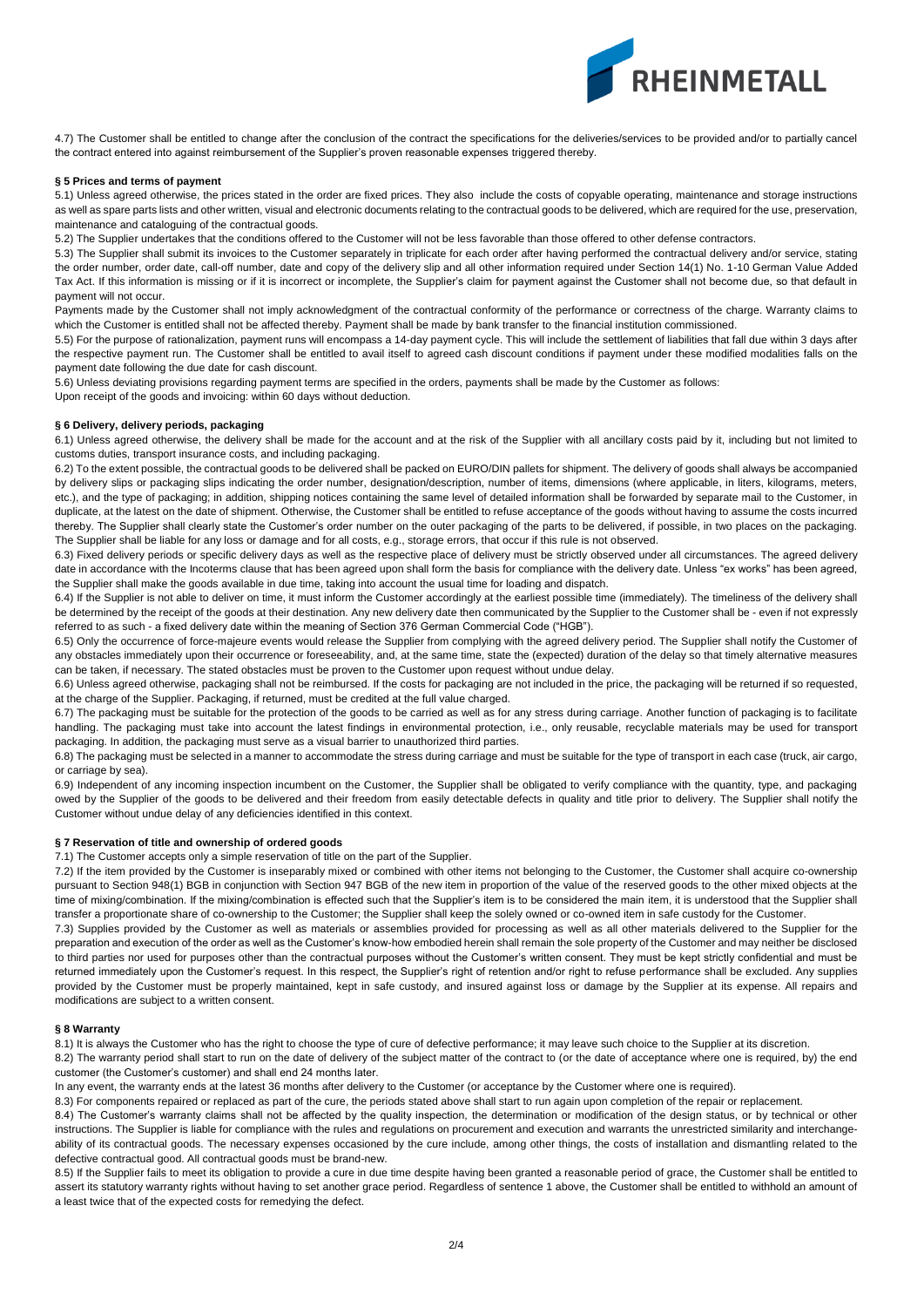

8.6) A notice of defect may still be given even if the goods have already been processed or delivered directly to the end customer. Any contractual goods objected to shall be returned - to the extent that there is an obligation to return them in the first place - at the risk and for the account of the Supplier.

8.7) Without prejudice to any further claims and rights, the Customer shall be entitled, depending on the legal nature of the contract that incorporates these Standard Terms and Conditions of Purchase as an integral part, to rescind or terminate the contract if performance thereunder is or becomes prohibited by law, if the Supplier's assets are subjected to the filing of a (justified) insolvency petition or insolvency proceedings are instituted, or if there is good cause in any other respect that would make it unconscionable for the Customer to continue to adhere to the contract. If, in any such case, the Customer rescinds or terminates the contract that incorporates these Standard Terms and Conditions of Purchase as an integral part, the Supplier must compensate the Customer for any and all costs, damages, and expenses resulting from such termination of the contract. The Supplier shall be entitled to a potential claim of payment of the purchase price or remuneration in this case only to the extent that the goods have been delivered or services performed until such termination of the contract and that the Customer is able to use them.

## **§ 9 Contractual penalty**

The Customer shall be entitled to claim a contractual penalty from the Supplier in the amount of 0.1% of the (net) total order value per calendar day of default, but no more than 5% of the (net) total order value if and to the extent that the date of delivery/performance of service agreed upon with the Supplier has been exceeded due to the Supplier's default. The contractual penalty may be asserted by the Customer until the time of the final payment. The contractual penalty incurred shall be applied to any claims for further damages to which the Customer is entitled against the Supplier due to default.

### **§ 10 Industrial property rights and product liability**

10.1) The Supplier shall be liable for claims arising from the infringement of industrial property rights and industrial property rights applications ("Industrial Property Rights") upon the contractual goods being used in accordance with the contract. The Supplier warrants that at the time of delivery of the goods or performance of the service, there are no claims and rights of third parties with regard to the goods or the work performed, including but not limited to those based on ownership or industrial or other intellectual property, which could affect the free use by the Customer of the goods and/or the work performed in the course of the performance of the contract. 10.2) The Supplier shall indemnify the Customer and its end customer against all claims arising from the use of such Industrial Property Rights.

10.3) To the extent that the Supplier is responsible for damage arising from product liability, it shall be obligated to indemnify the Customer against claims for damages by third parties upon first request, if the cause lies within the Supplier's sphere of control and/or organization and the Supplier itself is liable in relation to third parties. In this context, the Supplier shall also be obligated to reimburse the Customer for any expenses arising from or in connection with a recall or repair campaign carried out by the Customer. The Customer shall inform the Supplier about any recall or repair measures to be carried out so that the Supplier can comply with its obligations. The Supplier is obligated to take out sufficient insurance against the consequences of defective deliveries/services (product liability insurance with at least EUR 5.0 million blanket coverage for personal injury and property damage).

### **§ 11 Environment, European Chemicals Regulation REACH**

11.1) The Supplier undertakes to always perform its services in compliance with the relevant environmental protection regulations and standards and in accordance with the state of the art. For this purpose, the Supplier shall select environmentally friendly and recyclable input materials, low-emission, low-pollutant, dismantling- and deconstruction-friendly designs as well as solutions that save energy and resources.

11.2) The Supplier undertakes to comply at all times with all applicable provisions of national or European law, including but not limited to the requirements of Regulation (EC) No. 1907/2006 concerning the Registration, Evaluation, Authorization and Restriction of Chemicals (REACH).

11.3) The Supplier undertakes to comply with all obligations applicable to it with regard to market access and marketability of the substances, mixtures and/or products supplied by it. This includes specifically the obligations involving registration, restriction and authorization according to the REACH Regulation. The Supplier warrants that it will not deliver any goods to the Customer which may not be placed on the market pursuant to the REACH Regulation. The Supplier is obligated to ensure by suitable contractual arrangements with its contracting parties that they, too, comply with all relevant obligations.

11.4) If the Supplier has not obtained or does not intend to obtain a required registration or authorization itself, it warrants to have satisfied itself that the necessary registration or authorization obligations are fulfilled in due form and on time by another company in its supply chain. The Supplier further undertakes to inform the Customer without undue delay as soon as it becomes apparent to the Supplier that a substance will not be registered or authorized within the applicable period for that substance, or that a registration or authorization obtained by another company will cease to apply.

11.5) The Supplier shall comply with its duty to provide information under Article 31 (provision of a safety data sheet) or Article 33 (information on REACH Candidate List substances contained in the product) without being prompted to do so and shall automatically provide the relevant information to the Customer directly after entering into the contract unless requested otherwise by the Customer. It is emphasized in this context that the duty to provide information under Article 33 of the Regulation must be fulfilled in relation to each individual component article of a delivered product (ECJ judgment C-106/14 of Sept. 10, 2015). Furthermore, each delivery must be accompanied by a current version of the safety data sheet or the Art. 33 information, even if this is not mandatory under the REACH Regulation.

11.6) The obligations and duties of the Supplier specified under § 11.2) to § 11.5) are essential contractual obligations, also referred to as fundamental obligations, compliance with which is indispensable for the performance of the contract. Should the Supplier fail to fulfill its respective obligations and duties or should such fulfillment not be sufficient or not on time, the Supplier shall indemnify the Customer against all costs, expenses and damages incurred by the Customer as a result of the Supplier's failure to fulfill these obligations and duties.

#### **§ 12 Stockage and testing**

12.1) If necessary and requested in the order, acceptance tests or initial-sample inspections shall be performed by the Customer's quality assurance department. They must be carried out in a timely fashion prior to the delivery date. The Supplier shall arrange acceptance tests or initial-sample inspections with the quality assurance department to be carried out at the latest one week prior to the delivery date.

12.2) If irregularities occur during external processing with regard to identifiability, allocation and/or quality, the Supplier shall immediately inform the Customer accordingly. This shall apply both to materials provided by the Customer to the Supplier and materials procured directly by the Supplier, as well as to errors in subsequent work processes of the Supplier. Production shall then be stopped immediately by the Supplier after consultation with the Customer. The continuation of production requires the release by the Customer.

12.3) The object of the contract may be subject to a quality inspection by a quality inspector of the German Federal Armed Forces at the Supplier's facility. Should this be required, the order will include the Customer's explicit instruction to this effect. In this case, delivery to the Customer is subject to the prior acceptance based on a successful quality inspection. The scheduling and performance of the quality inspection shall be agreed between the Customer and the Supplier.

#### **§ 13 Delivery of spare parts**

13.1) The obligation to supply spare parts shall end 20 years after delivery of the last contractual good.

13.2) If the Supplier intends to discontinue the manufacture of such parts, it shall be obligated to notify the Customer and the Customer's end customer accordingly at least 2 years in advance. In this case, the Supplier shall be obligated to carry out a package order intended to cover the spare parts requirements until the expected end of the service life of the (defense) system. Once the order has been executed, the Supplier's obligations shall end on condition that the Supplier delivers to the Customer free of charge the drawings and technical documents necessary for the manufacture of the spare parts. In this respect, the Supplier's right of retention and/or right to refuse performance shall be excluded.

#### **§ 14 Rights of use**

14.1) Drawings, models, matrices, templates, samples, tools, software, and other means of production as well as confidential information made available to the Supplier by the Customer or paid for in full by the Customer may not be used for purposes other than the performance of the contract with the Customer unless the Customer has given its prior written consent.